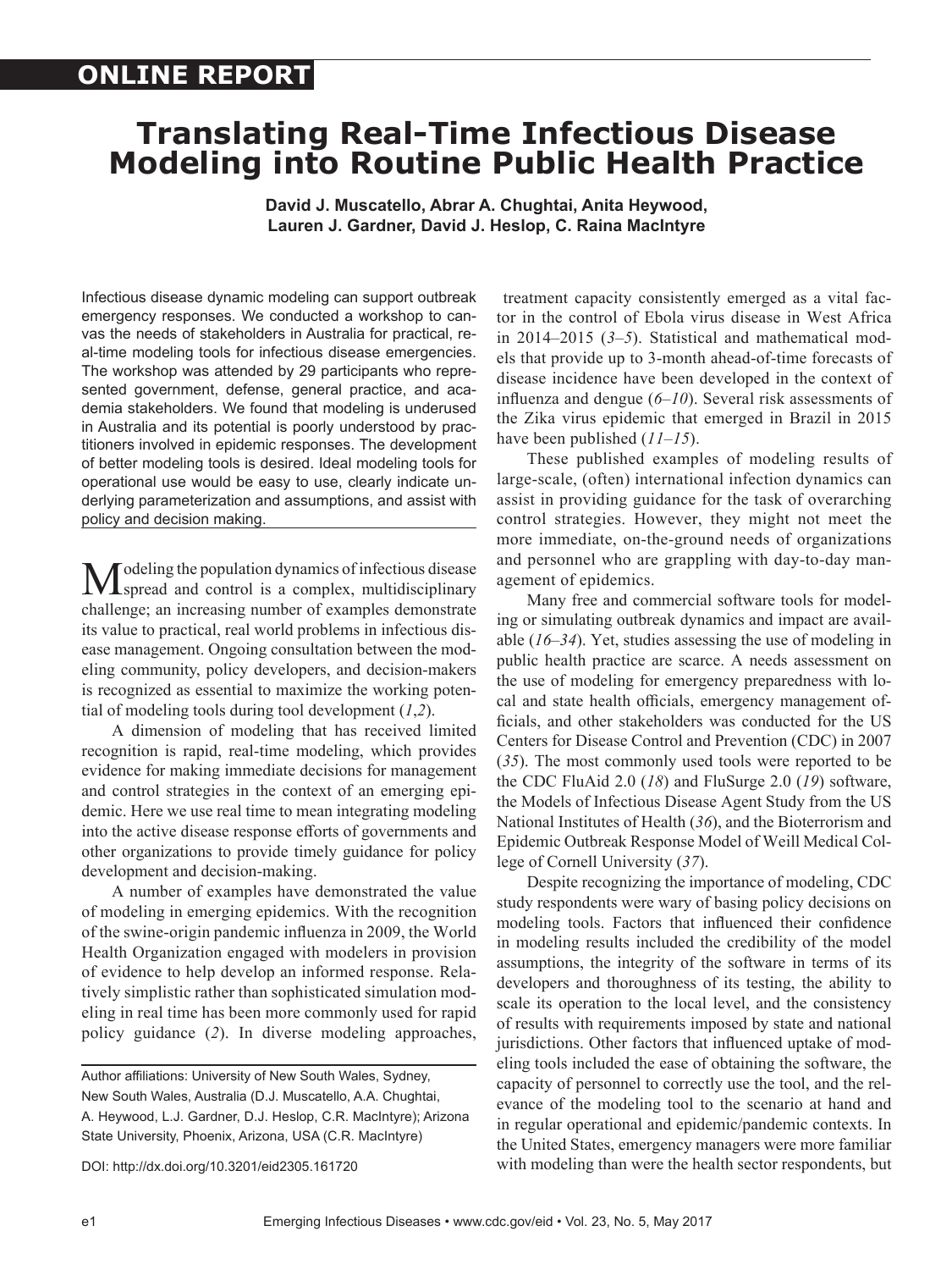# ONLINE REPORT

they did not believe health preparedness models could be used to readily inform practical action plans (*35*).

After reviewing epidemiologic modeling activities in the context of public health emergencies in the United States, Schlegelmilch et al. argued that adoption of modeling would be enhanced by establishing an interagency framework to create and strengthen relationships between modelers, operational structures, and personnel; to foster model development for decision support; and to develop the capacity of operational structures and personnel to adopt modeling for routine decision support (*38*). Akselrod et al. suggested that a synchronization matrix can be used to integrate and link key decision points in an infectious disease emergency to modeling requirements and operational aspects, such as an incident command system (*39*). They also recommended prerequisites for successfully integrating modeling into incident management operations, including training of relevant personnel, and establishing governance and procedures around use of modeling and information system development.

To better understand the limited use of modeling in the Australia outbreak emergency response context, we conducted a stakeholder workshop in April 2016 to canvas the views of policy and practice stakeholders of Australia and to document their perceived needs in relation to practical modeling tools that can be used in real time to assist in the response to infectious disease emergencies. We report here a qualitative analysis of the workshop discussion.

# **Materials and Methods**

To foster an informed discussion, we identified a purposive sample representing a mix of persons known to have experience or interest in mathematical modeling in the outbreak context and others who would play a leadership or management role in outbreak emergency response in Australia. Fifty-nine invitations were sent to representatives of Australia national, regional, and local jurisdictions and peak bodies involved in health protection–related activities from the following sectors: government (health protection, population health, and epidemiology), general practice, academia, and defense. Representatives were asked to suggest alternative representatives if they were unable to attend. Additional solicited and unsolicited suggestions for attendance were accepted from the initial representatives.

The workshop was facilitated by the faculty of the School of Public Health and Community Medicine of the University of New South Wales (UNSW) of Australia. Several participants elected to join the workshop by web conferencing facilities. To facilitate maximum engagement and idea generation, the workshop was held in a large group format. The workshop started with 2 presentations by faculty: 1 introducing the purpose of the workshop with an overview of infectious disease

modeling and 1 reviewing existing modeling tools. A structured discussion was facilitated by a UNSW faculty member for each of the following topics: current use of modeling tools, information requirements for epidemics and pandemics, considerations in planning a response, practical considerations in deploying modeling, and the ideal modeling tool. Workshop content and topics were agreed on by consensus among the research team. One member of the research team was allocated to facilitate and moderate discussion of each topic to prevent domination of the discussion by individual participants.

The workshop was audio recorded, professionally transcribed verbatim, and analyzed thematically. Transcripts were independently coded through repeated and close reading by D.J.M. and A.A.C., assisted by NVivo software version 11 (http://www.qsrinternational.com/product). Code lists were then cross-checked and agreed upon. A third researcher (A.H.) adjudicated over remaining disagreements.

The study was approved by UNSW Human Research Ethics Advisory panel G: Health, Medical, Community, and Social (HC16171). All participants provided informed consent.

# **Results**

Twenty nine participants attended the workshop, including 6 using web-conferencing technology. National government and regional health sectors were more strongly represented than state government (Table).

## **Current Use of Modeling Tools**

Despite awareness of infectious disease modeling and a positive perception of its value, modeling, real-time or otherwise, was infrequently used in the organizations represented as indicated by the following statements: "... certainly at the moment no real-time tools [are available] that we can manipulate based on the evidence that's coming [in] as an epidemic progresses" and "... to my knowledge we don't have a lot; we don't have any communicable disease modeling expertise within the department."

Some participants reported use of modeling for longterm planning and policy development. Most participants felt that the technical expertise needed for infectious disease modeling was not available in their organizations. "Tools can be terrific, but if there's any lack of trust or lack of certainty on the part of the operator in what the outputs

| <b>Table.</b> Participants at real-time modeling tool workshop, by |                  |
|--------------------------------------------------------------------|------------------|
| affiliation, 2016                                                  |                  |
| Affiliation                                                        | No. participants |
| National government including defense                              | 8                |
| State government                                                   |                  |
| Regional (substate) health jurisdiction                            | 9                |
| Peak bodies and academia                                           | 6                |
| Study investigation team                                           | 5                |
| Total                                                              | つロ               |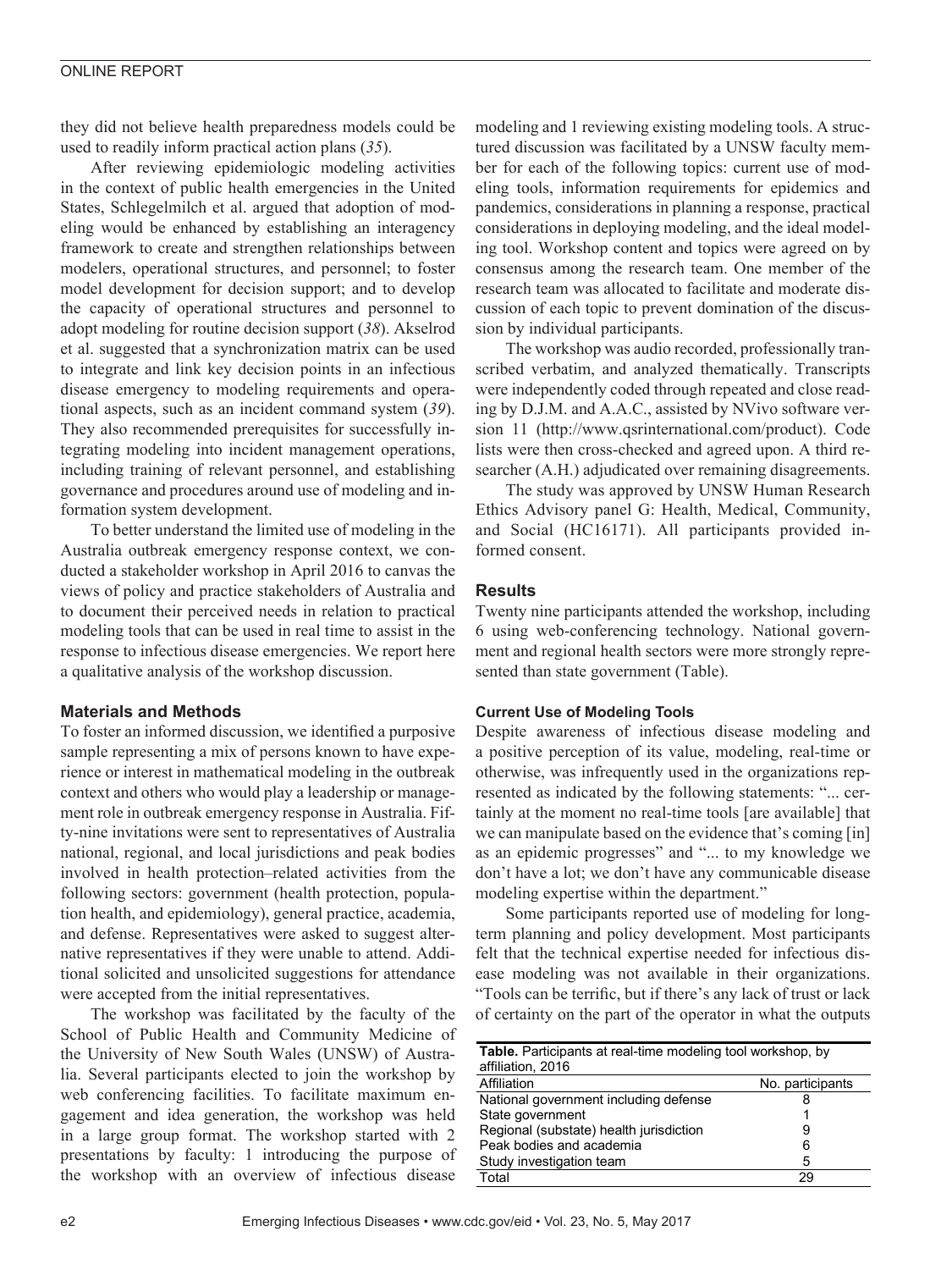actually mean, the likelihood of success, especially in a government setting, which is a cautious setting, is low."

## **Information Requirements for Epidemics and Pandemics**

The clinical, public health, and microbiology sectors are all stakeholders in the response to epidemics. Clinical stakeholders include workers in primary care/general practices, emergency departments, hospitals, intensive care services, and morgues. Their information requirements included comparing the effects of interventions, characterizing epidemics and assessing risks, planning (both short- and longterm) for health service demand, determining human and physical resource capacity, and managing logistics and work flow, as indicated by the following statements:

- "... one of the key things would be [to be] able to compare the effects of different interventions that we have available and how we could prioritize those resources to the population that are being infected."
- "The other thing that I think is really important is some modeling around human resources. If you're going to lose 30% of your staff, are you going to be prepared for that?"
- "Is there a distinct population that's more susceptible?"

Understanding epidemic dynamics to inform decision-making around use of personal protective equipment (PPE), for example, was discussed: "We're very interested in things like transmissibility from an occupational health and safety point of view... certainly during Ebola one of the big things for us was about was preparing our staff. How much PPE do we need? Who do we need to train?"

Decision support tools would be helpful for determining options and policies, and simulation of the effect those decisions have on the population and healthcare services is desirable. One participant commented that "... in a rapidly changing event, it's expert panels... that make these kinds of decisions. I think having some modeling information rapidly would be very useful in those scenarios."

Competing priorities are a concern when events occur simultaneously and resources have to be traded off; "... an epidemic might come at a time when other resources are also currently in play, whether it's for a heat wave or something like that. I guess being able to—I don't know if a model could do that but to—somehow look at resourcing capacity but across locations."

### **Considerations in Planning a Response**

Factors in addition to published evidence that influence planning include organizational, jurisdictional, and stakeholder factors, such as communication channels, decision-making mechanisms, politics, and management hierarchies that can extend across jurisdictions and stakeholders. All sectors experience substantial uncertainty

and rapid change at the beginning of an outbreak with unknown parameters, rapid changes in information, knowledge, and priorities. One participant commented that "... there was a lot of range of expert opinion on some critical issues on those expert panels. Some of that took a little while to work through and actually get a consensus as to how we would deal with that uncertainty, which is always or very often part of these things."

#### **Practical Considerations in Deploying Modeling**

Several participants expressed a desire to be able to use modeling tools themselves and for it to become routine. One participant stated he wanted "just a tool that is used day to day, so something that forms part of someone's workplace role and function, which they can continue on [to use] during an epidemic.... It needs to become like furniture."

Challenges to be resolved include ensuring data, information security, and confidentiality; deciding on the platform, such as self-managed versus internal or remote service provider; educating the workforce in both tool usage and result interpretation; improving model transparency; and providing mechanisms for determining unknown parameter values. Modeling expertise needs to be present within the emergency management team. One participant stated, "I'm also nervous about using the outputs of the tool if I don't have the tool—[or] someone who really understands the tool—with me."

## **The Ideal Modeling Tool**

Participants were interested in models that could predict the risk in susceptible populations; the spatiotemporal distribution of disease; the role of travel and movement on outcomes; the requirement of drugs, vaccines, and other logistics; and the effect of various interventions. As stated by a participant: "... we would like a tool that will help us plan our resources or plan our PPE needs or human resource needs...."

Geographic and temporally refined forecasts were valued by workshop attendees. Some participants stated, "... so some of the outputs about resource need from the practical point of view might be easier if they go week by week" and "... I just wanted to reiterate that the geography and how it [the pathogen]'s spreading is really crucial in terms of being able to plan."

Ideally, modeling tools would be easy to use. One participant was interested in a tool "... that's really straightforward with not too much training." Tools should also be transparent about assumptions, transparent about parameterization, and provide a clear interpretation of the results. One person commented, "The most useful thing that model produced is the 3 lines at the bottom that says this means that [or] when you do this, this, and this, this will happen or we think this will happen."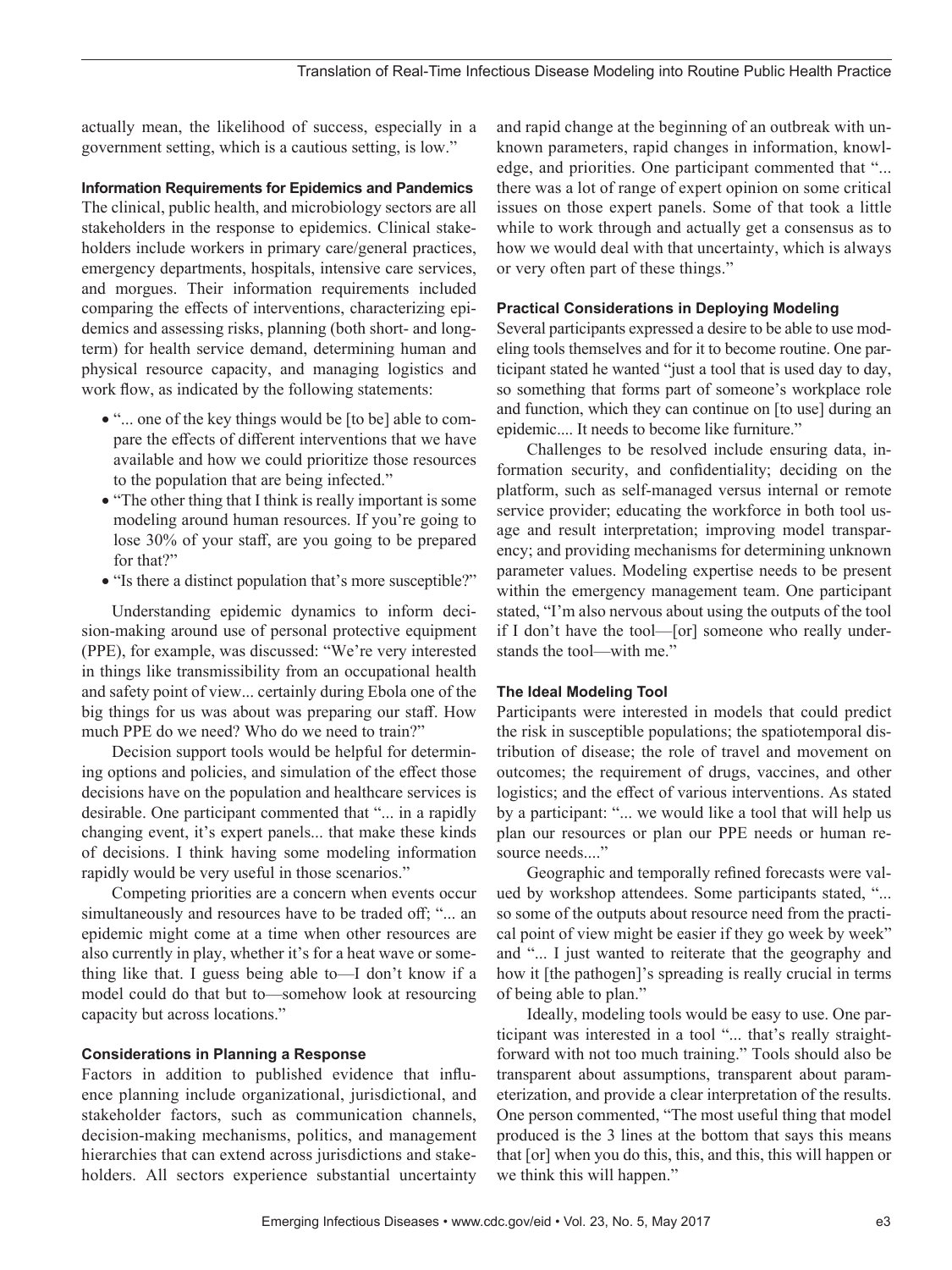Tools would allow rapid reparameterization to adapt to local and current conditions. The trade-off between simplicity and power to provide useful information was recognized. There was a desire for tools that highlighted information gaps, "... something that you would be able to input what is known information and also to be able to see what you don't know."

# **Discussion**

Despite inviting persons who were likely to have an understanding of or experience with modeling, we found meeting participants had little practical experience in applying infectious disease modeling during ongoing epidemics. Current lack of technical expertise and confidence among the health protection workforce and lack of clarity about suitable modeling tools remain barriers to modeling. Nevertheless, the potential of having a modeling tool to assist with decision-making when dealing with a wide range of uncertainties commonly experienced during an epidemic was appealing to many participants. Simple and relevant modeling tools to assist in local risk assessment and resource planning were desired.

Prior use of modeling was not a prerequisite for participation in our workshop. However, neither was it in the earlier CDC modeling needs assessment (in 2007) (*35*); yet, unlike our workshop, all the CDC study respondents from the health sector reported using computer modeling tools for pandemic influenza preparedness. Similar to the respondents in our study, the US respondents in the CDC study recognized challenges involved in modeling: the limited knowledge on modeling and the need to train personnel; scaling to local-level circumstances and populations, including vulnerable populations and at-risk groups; the need to access modeling capabilities on personal computers; and the need to prepare gap analyses (*35*). The lack of modeling capacity in the public health sector continues to be recognized in the United States (*40*).

Considering infectious disease modeling as an innovative tool in public health practice, our research question concerns the adoption and diffusion of the innovation in the public health milieu. Diffusion and adoption of innovation has been studied as a predictable phenomenon (*41*,*42*). Consistent with our findings, characteristics of innovations that have been reported as antecedents of adoption include usability, utility, compatibility with existing systems, ability to be pilot tested, cost-effectiveness, reliability, and adaptability (*43*).

How should development and adoption of modeling tools proceed in the light of our findings? There is no shortage in modeling tools. However, existing modeling tools appear to have been developed largely independently from healthcare personnel and organizations and thus do not reflect the needs of these stakeholders. Academic interests

might have been the driving forces for the creation of many of the modeling tools available.

User-led acquisition of modeling tools might be a solution. However, commissioning or acquiring software products, such as modeling software, is a complex and resource intensive activity and a highly risky enterprise (*44*). Formal development or acquisition of information systems that meet the needs of a business activity requires a series of interacting organizational, human resource, technical, and project management processes (*45*). Software needs to be continually updated and maintained to conform to changing operating systems, data formats, and user requirements (*40*). Critical success factors for the implementation of public sector information systems include commitment to providing authority and resources to the acquisition, a clear statement of the project mission, quality of project planning and scheduling, and availability of the necessary technology and suitably qualified technical personnel (*46*).

Another characteristic of outbreak emergencies, such as pandemics, is their relative infrequency in the day-today operation of health systems. Exploiting highly skilled endeavors, such as infectious disease modeling, in an emergency is challenging when the capabilities are not routinely exercised. Adopting modeling in managing more frequent, small-scale outbreaks, such as annual seasonal influenza epidemics, or incorporating modeling into emergency planning exercises might be necessary to facilitate preparedness for deploying modeling in emergencies.

Our study had some limitations. Whereas we attempted to draw participants from all states and territories of Australia and the various sectors with a stake in epidemic responses, the participants might not have been representative of this population because of factors such as ease of travel and topic interest. On the other hand, we did offer video participation, which was chosen by some participants. Because of the workshop format, the limited number of participants from some sectors such as state government, and the consequent risk for identification of participants, we were unable to attribute comments to individual sectors. The low turnout of state government representatives possibly reflects their limited resource capacity for modeling. The study only evaluated the perceptions of the participants, which might not reflect official policy or how they would behave in practice. Some participants might have participated in the discussion more than others, potentially influencing the direction of the discussion.

Several approaches can increase understanding of the benefits and limitations of modeling and increasing its uptake in practice. First, modeling software tools should be developed to be end-user focused. They should be simple, easily understood, and provide clarity of assumptions and limitations, as well as a guide to interpretation for nonexperts. Second, training in use and interpretation of modeling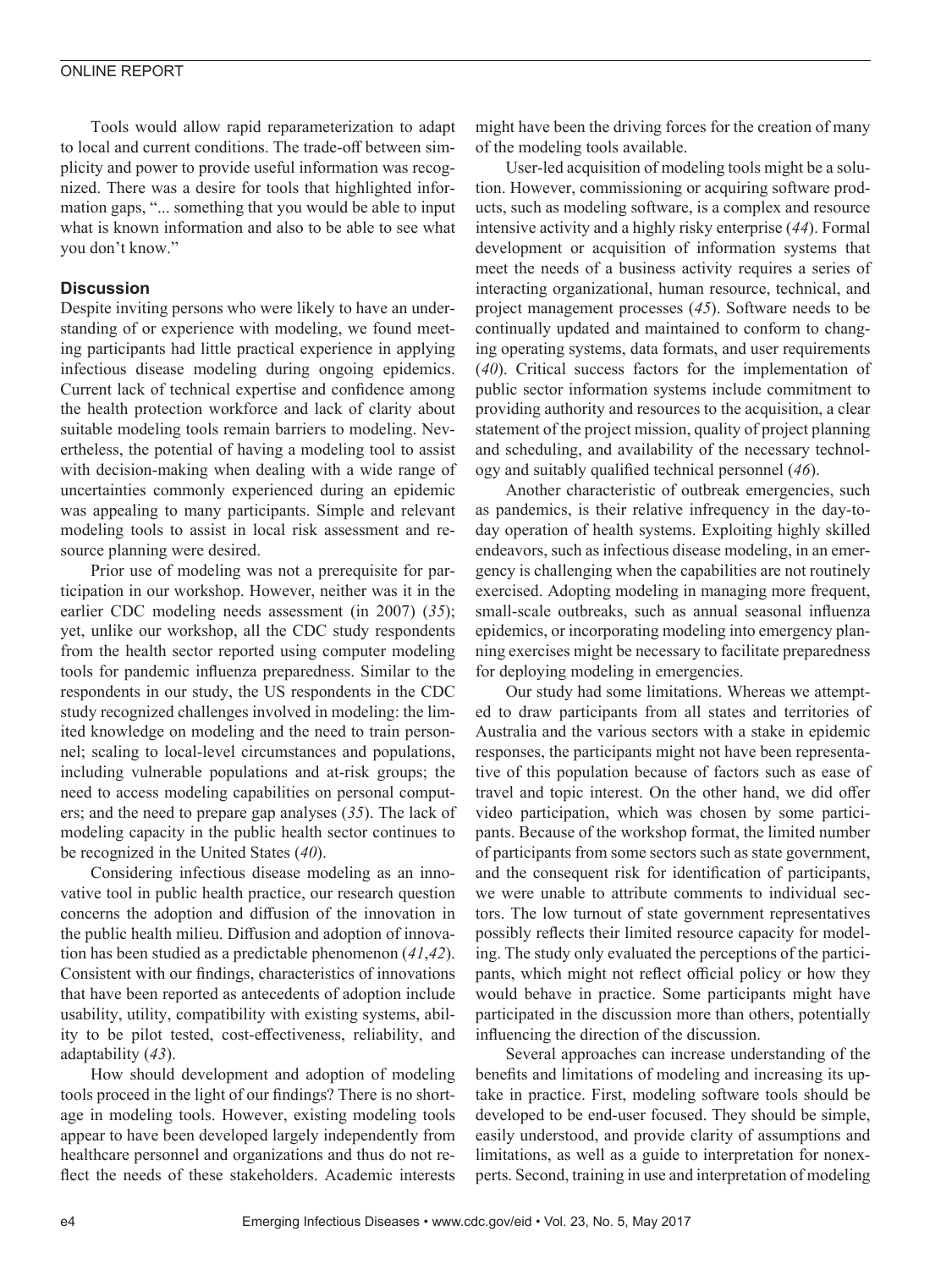needs to be available to educate the workforce in all sectors involved in outbreak emergencies. Third, modeling should be considered as an integral part of multisectoral epidemic and pandemic planning and associated governance structures. Incorporating modeling scenarios into emergency response exercises can facilitate this.

# **Conclusions**

Real-time modeling tools have the potential to aid public health officials make crucial decisions during public health crises. However, the tools available are poorly suited for these tasks because they were not designed with these key public health stakeholders in mind. New real-time modeling tools should be developed in collaboration with modeling experts, policy developers, and decision makers with design features that better serve the needs of the healthcare sector and end user. The tools should be simple, easily understood and provide clarity of assumptions and limitations, as well as providing a guide to interpretation for nonexperts. Real-time modeling tools that are regularly used by trained personnel and public health officials that understand and are confident in the tool's outputs will better serve the public interest during infection disease emergencies.

## **Acknowledgments**

We would like to thank the workshop participants for sharing their valuable knowledge and experience.

This research was supported by Australian National Health and Medical Research Council (NHMRC) Project Grant APP1082524 (Real time models to inform prevention and control of emerging infectious diseases) and Centre for Research Excellence Grant APP1107393 (Integrated systems for epidemic response (ISER))

Dr. Muscatello is an epidemiologist, lecturer, and researcher at the University of New South Wales who has an interest in rapid surveillance and detection of outbreaks, public health security, and methods for estimating the epidemiology and burden of influenza.

## **References**

- 1. Heesterbeek H, Anderson RM, Andreasen V, Bansal S, De Angelis D, Dye C, et al.; Isaac Newton Institute IDD Collaboration. Modeling infectious disease dynamics in the complex landscape of global health. Science. 2015;347:aaa4339.
- 2. Van Kerkhove MD, Ferguson NM. Epidemic and intervention modelling—a scientific rationale for policy decisions? Lessons from the 2009 influenza pandemic. Bull World Health Organ. 2012; 90:306–10.
- 3. Drake JM, Kaul RB, Alexander LW, O'Regan SM, Kramer AM, Pulliam JT, et al. Ebola cases and health system demand in Liberia. PLoS Biol. 2015;13:e1002056. http://dx.doi.org/10.1371/ journal.pbio.1002056
- 4. Camacho A, Kucharski A, Aki-Sawyerr Y, White MA, Flasche S, Baguelin M, et al. Temporal changes in Ebola transmission in Sierra Leone and implications for control requirements: a real-time modelling study. PLoS Curr. 2015;7:7. http://dx.doi.org/10.1371/ currents.outbreaks.406ae55e83ec0b5193e30856b9235ed2
- 5. Meltzer MI, Atkins CY, Santibanez S, Knust B, Petersen BW, Ervin ED, et al.; Centers for Disease Control and Prevention. Estimating the future number of cases in the Ebola epidemic— Liberia and Sierra Leone, 2014-2015. MMWR Suppl. 2014;  $63(3):1-14.$
- 6. Shi Y, Liu X, Kok SY, Rajarethinam J, Liang S, Yap G, et al. Three-month real-time dengue forecast models: an early warning system for outbreak alerts and policy decision support in Singapore. Environ Health Perspect. 2016;124:1369–75. http://dx.doi.org/10.1289/ehp.1509981
- 7. Nsoesie E, Mararthe M, Brownstein J. Forecasting peaks of seasonal influenza epidemics. PLoS Curr. 2013;5:ecurrents.outbreaks. bb1e879a23137022ea79a8c508b030bc. http://dx.doi.org/10.1371/ currents.outbreaks.bb1e879a23137022ea79a8c508b030bc
- 8. Tizzoni M, Bajardi P, Poletto C, Ramasco JJ, Balcan D, Gonçalves B, et al. Real-time numerical forecast of global epidemic spreading: case study of 2009 A/H1N1pdm. BMC Med. 2012;10:165. http://dx.doi.org/10.1186/1741-7015-10-165
- 9. Lowe R, Barcellos C, Coelho CAS, Bailey TC, Coelho GE, Graham R, et al. Dengue outlook for the World Cup in Brazil: an early warning model framework driven by real-time seasonal climate forecasts. Lancet Infect Dis. 2014;14:619–26. http://dx.doi.org/10.1016/S1473-3099(14)70781-9
- 10. Shaman J, Karspeck A, Yang W, Tamerius J, Lipsitch M. Real-time influenza forecasts during the 2012-2013 season. Nat Commun. 2013;4:2837. http://dx.doi.org/10.1038/ncomms3837
- 11. Bogoch II, Brady OJ, Kraemer MUG, German M, Creatore MI, Brent S, et al. Potential for Zika virus introduction and transmission in resource-limited countries in Africa and the Asia-Pacific region: a modelling study. Lancet Infect Dis. 2016;16:1237–45. http://dx.doi.org/10.1016/S1473-3099(16)30270-5
- 12. Bogoch II, Brady OJ, Kraemer MU, German M, Creatore MI, Kulkarni MA, et al. Anticipating the international spread of Zika virus from Brazil. Lancet. 2016;387:335–6. http://dx.doi.org/10.1016/S0140-6736(16)00080-5
- 13. Massad E, Tan S-H, Khan K, Wilder-Smith A. Estimated Zika virus importations to Europe by travellers from Brazil. Glob Health Action. 2016;9:31669. http://dx.doi.org/10.3402/gha.v9.31669
- 14. Burattini MN, Coutinho FAB, Lopez LF, Ximenes R, Quam M, Wilder-Smith A, et al. Potential exposure to Zika virus for foreign tourists during the 2016 Carnival and Olympic Games in Rio de Janeiro, Brazil. Epidemiol Infect. 2016;144:1904–6. http://dx.doi.org/10.1017/S0950268816000649
- 15. Gardner LM, Chen N, Sarkar S. Global risk of Zika virus depends critically on vector status of *Aedes albopictus.* Lancet Infect Dis. 2016;16:522–3. http://dx.doi.org/10.1016/S1473-3099(16)00176-6
- 16. Van den Broeck W, Gioannini C, Gonçalves B, Quaggiotto M, Colizza V, Vespignani A. The GLEaMviz computational tool, a publicly available software to explore realistic epidemic spreading scenarios at the global scale. BMC Infect Dis. 2011;11:37. http://dx.doi.org/10.1186/1471-2334-11-37
- 17. Eichner M, Schwehm M, Duerr H-P, Brockmann SO. The influenza pandemic preparedness planning tool InfluSim. BMC Infect Dis. 2007;7:17. http://dx.doi.org/10.1186/1471-2334-7-17
- 18. Centers for Disease Control and Prevention. FluAid 2.0. 2016 [cited 2016 Sep 6]. http://www.cdc.gov/flu/pandemic-resources/ tools/fluaid.htm
- 19. Centers for Disease Control and Prevention. FluSurge 2.0. 2016 [cited 2016 Sep 6]. http://www.cdc.gov/flu/pandemic-resources/ tools/flusurge.htm
- 20. Grefenstette JJ, Brown ST, Rosenfeld R, DePasse J, Stone NTB, Cooley PC, et al. FRED (a Framework for Reconstructing Epidemic Dynamics): an open-source software system for modeling infectious diseases and control strategies using census-based populations. BMC Public Health. 2013;13:940. http://dx.doi.org/10.1186/1471-2458-13-940